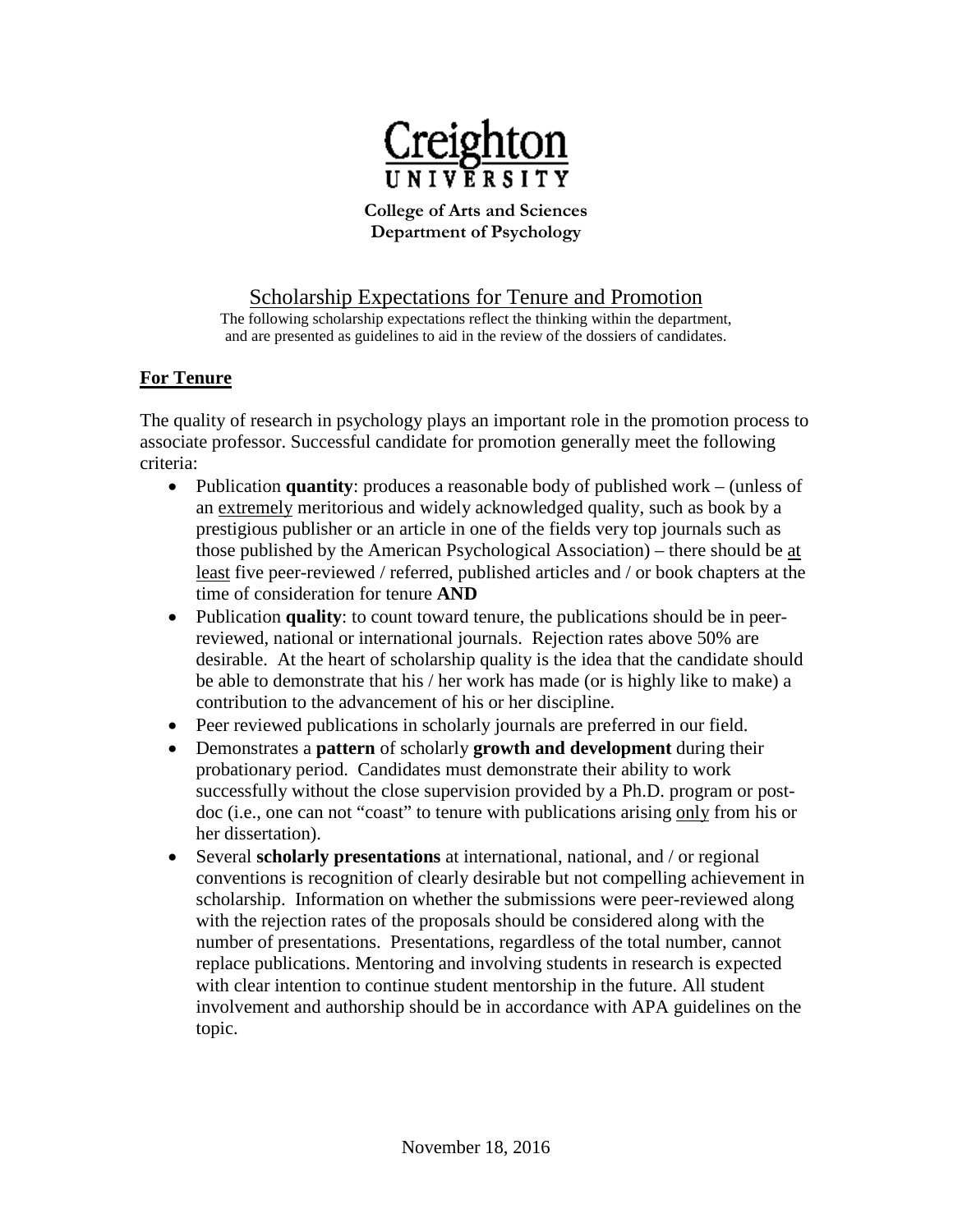#### **For Promotion to Associate Professor**

The quality of research in psychology plays an important role in the promotion process to associate professor. Successful candidate for promotion generally meet the following criteria:

- Publication **quantity**: produces a reasonable body of published work (unless of an extremely meritorious and widely acknowledged quality, such as book by a prestigious publisher or an article in one of the fields very top journals such as those published by the American Psychological Association) – there should be at least five peer-reviewed / referred, published articles and / or book chapters at the time of consideration for tenure **AND**
- Publication **quality**: to count toward tenure, the publications should be in peerreviewed, national or international journals. Rejection rates above 50% are desirable. At the heart of scholarship quality is the idea that the candidate should be able to demonstrate that his / her work has made (or is highly like to make) a contribution to the advancement of his or her discipline.
- Peer reviewed publications in scholarly journals are preferred in our field.
- Demonstrates a **pattern** of scholarly **growth and development** during their probationary period. Candidates must demonstrate their ability to work successfully without the close supervision provided by a Ph.D. program or postdoc (i.e., one can not "coast" to promotion with publications arising only from his or her dissertation).
- Several **scholarly presentations** at international, national, and / or regional conventions is recognition of clearly desirable but not compelling achievement in scholarship. Information on whether the submissions were peer-reviewed along with the rejection rates of the proposals should be considered along with the number of presentations. Presentations, regardless of the total number, cannot replace publications. Mentoring and involving students in research is expected with clear intention to continue student mentorship in the future. All student involvement and authorship should be in accordance with APA guidelines on the topic.

# **For Promotion to Professor**

The quality of research in psychology plays the primary role in the promotion process to full professor. Successful candidates for promotion should generally meet the following criteria:

• **Publication**: produces a significant **amount** and **quality** of published work. Unless they are of an unusually meritorious quality, it would be reasonable to expect at least eight publications since the last promotion. These publications could include the publication of scholarly book(s) and /or book chapters by university and other prestigious publisher(s) that serve to advance the knowledgebase of psychology, and / or meritorious articles published in the field's top journals (such as those published by the American Psychological Association). Meritorious articles must be published in peer-reviewed, national or international journals. High rejection rates are desirable, as are publications in